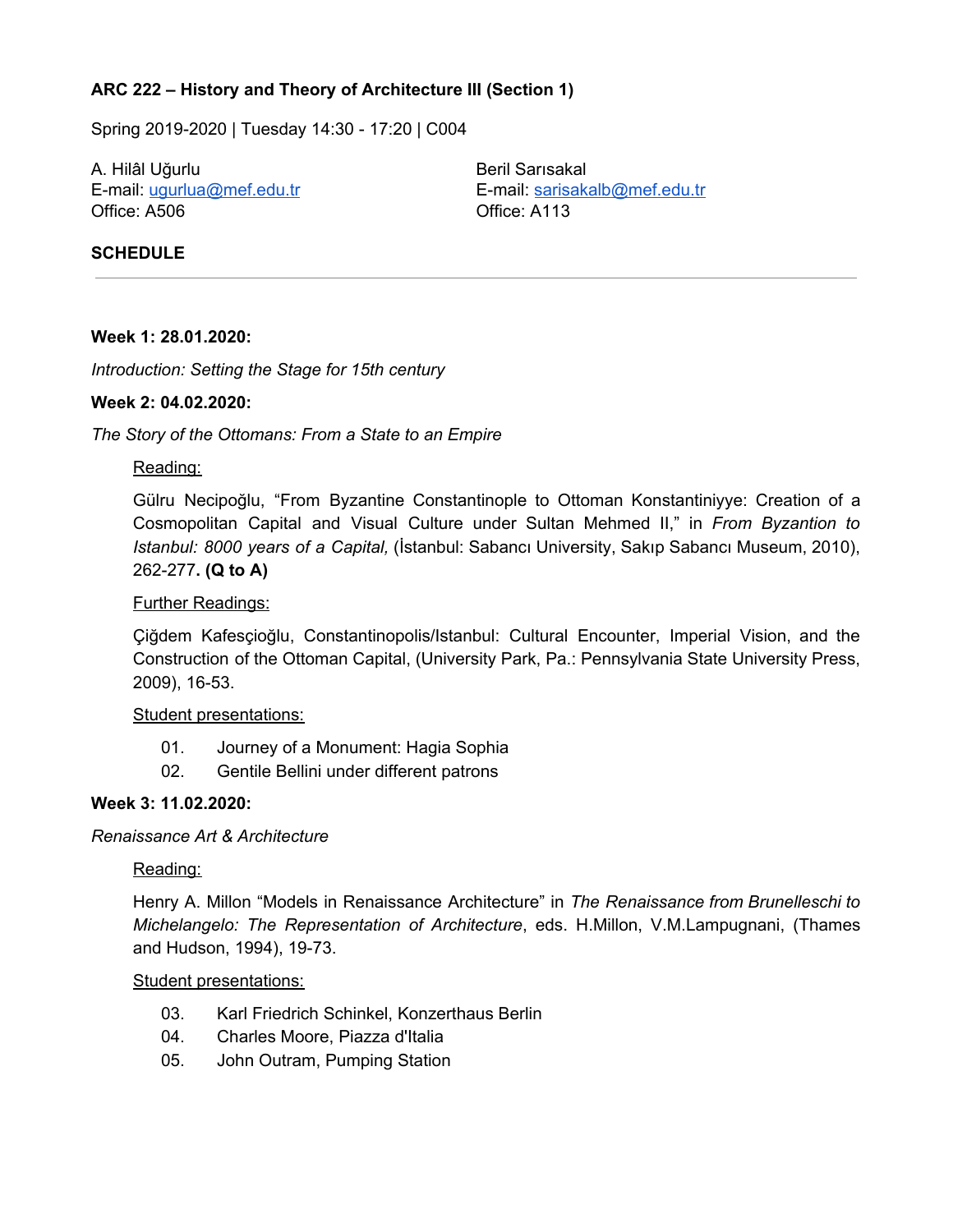#### **Week 4: 18.02.2020:**

#### *Late Renaissance Art & Architecture*

#### Reading:

Alina Payne, "Renaissance Urbanism," *Encyclopedia of the Renaissance*, ed. P. F. Grendler (New York: Charles Scribner's Sons, 1999) 193-6. **(Q to A)**

#### Further Reading:

Jay Levenson and Julian Raby, A Papal Elephant in the East: Carthaginians and Ottomans, Jesuits and Japan in New Studies on Old Masters: Essays in Renaissance Art in Honour of Colin Eisler, J. Garton and D. Wolfthal eds, (Toronto: University of Toronto, 2011), 49–67

#### Student presentations:

- 06. Alberti, "On the Art of Building" and its relation to Vitruvius
- 07. Andrea Palladio, "The Four Books of Architecture" & Villa Rotunda
- 08. Palladian Architecture (Focusing on North America)
- 09. Sai Çelebi, "Tezkire't-ül Bünyan"

#### **Week 5: 25.02.2020:**

*Gunpowder Empires in the 17th century: Ottomans*

#### Reading:

Gülru Necipoğlu, "Sinan Çağında Mimarlık Kültürü ve Âdâb: Günümüze Yönelik Yorumlar" in *Osmanlı Mimarlık Kültürü*, eds. H. Aynur, A.H. Uğurlu, (İstanbul: Kubbealtı, 2016), 19-66. **(Q to A)**

#### Further Reading:

Lucienne Thys-Şenocak, The Yeni Valide Mosque Complex at Eminönü, *Muqarnas*, Vol. 15 (1998), pp. 58-70**.**

#### **Assignment #1:**

Quest for Classical Ottoman Architecture in Istanbul

#### Student presentations:

- 10. Ankara Kocatepe Mosque Competition & Çamlıca Mosque
- 11. Hayratiye Bridge & Hakan Kıran, Haliç Metro Köprüsü
- 12. Birinci TBMM Binası, Ankara
- 13. Tomb of Kanuni Sultan Süleyman & Anıtkabir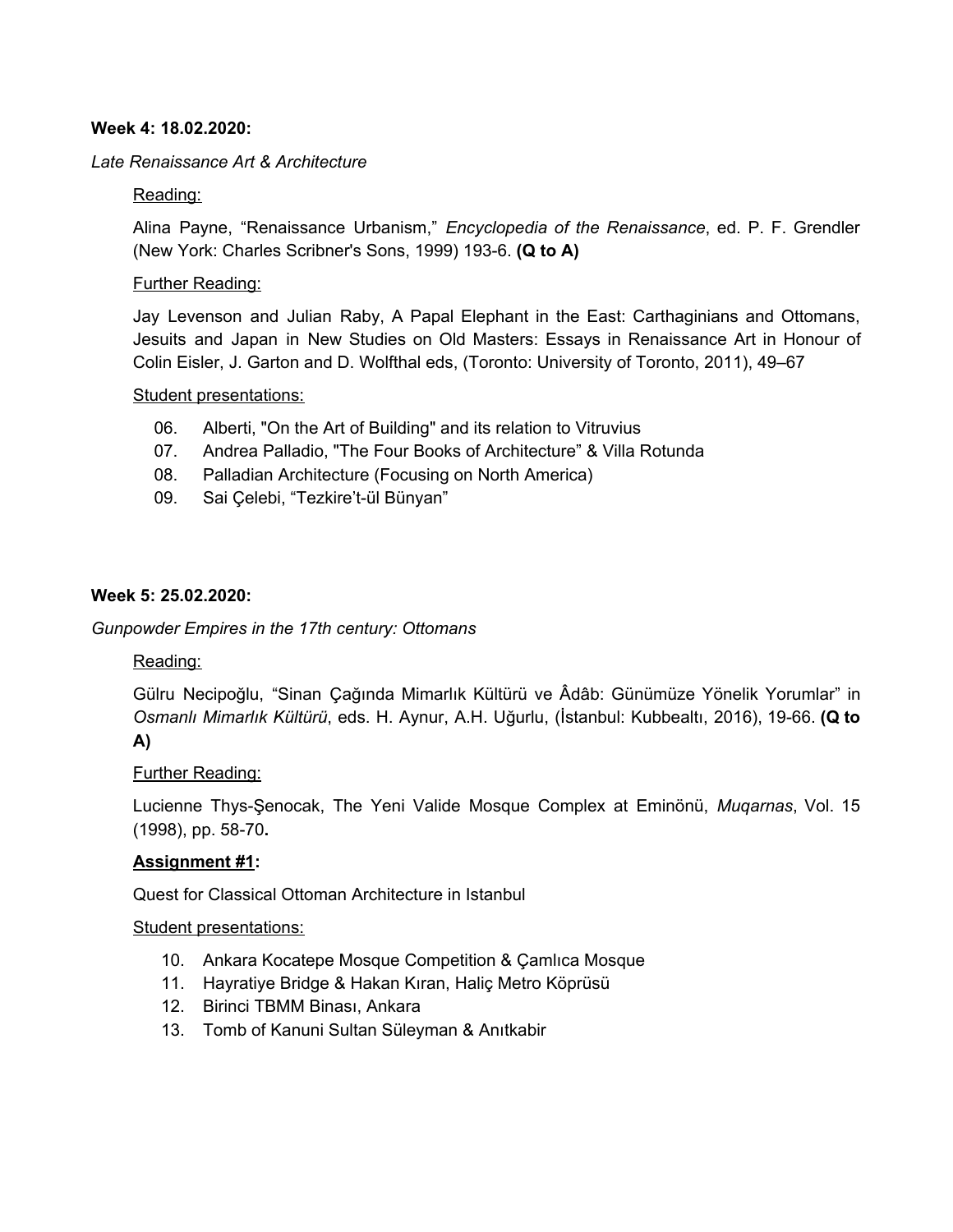#### **Week 6: 03.03.2020:**

*Gunpowder Empires in the 17th century: Safavid rule in Iran*

#### Reading:

Gülru Necipoğlu, Framing the Gaze in Ottoman, Safavid, and Mughal Palaces, *Ars Orientalis*, Vol. 23, Pre-Modern Islamic Palaces (1993), 303-342.

**Assignment #2:** Atlas: 52 Cultural Heritage Sites from Iran

#### **Week 7: 10.03.2020:**

*Gunpowder Empires in the 17th century: Mughal rule in India*

#### Student presentations:

- 14. Bimal Hasmukh Patel, Entrepreneurship Development Institute of India
- 15. Le Corbusier, Palace of Assembly Chandigarh
- 16. Chota Imambara

## **Week 8: 17.03.2020:**

#### *Mannerism*

*Art & Architecture of counter reformation: Baroque (Italy & France)*

**Assignment #3:** Recreating a scene from a Baroque painting.

#### **Week 9: 24.03.2020**

*18 th century Istanbul: Ottoman Baroque*

## Reading:

Shirine Hamadeh, *The City's Pleasures: Istanbul in the Eighteenth century*, (Seattle: University of Washington Press, 2007), 3-16

## **Week 10: 31.03.2020**

*Age of Reason: Enlightenment*

*Industrial Revolution --- Victorian Era*

Reading:

Anthony Vidler, "Architecture and the Enlightenment," *The Cambridge Companion to the French Enlightenment* (Cambridge University Press, 2014), 184-198, **(Q to A)**

#### Student presentation:

- 17. Jeremy Bentham, Panopticon
- 18. The London Illustrated News, 1851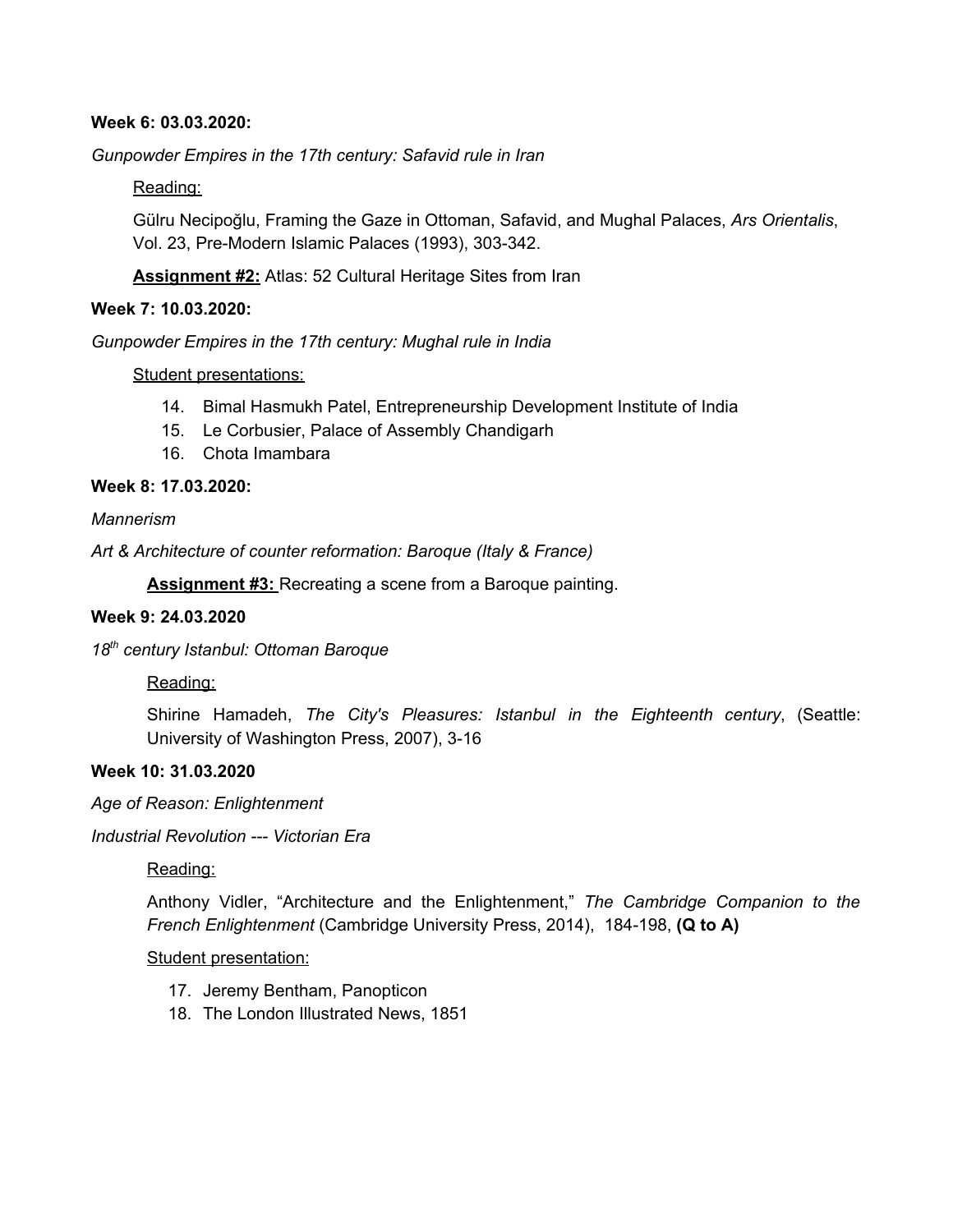#### **Week 11: 07.04.2020**

*Age of Reformation: 19 th century Russia // Japan // Ottoman // Austria*

## Reading:

Zeynep Çelik, The remaking of Istanbul: portrait of an Ottoman city in the nineteenth century, (Berkeley: University of California Press, [1993\)](https://archive.org/search.php?query=date:1993), 31-48. [https://archive.org/details/bub\\_gb\\_T4MUpP6zCuIC/page/n5](https://archive.org/details/bub_gb_T4MUpP6zCuIC/page/n5) **(Q to A)**

#### Student presentation:

- 19. Haussmann Modernization of Paris
- 20. Ginza District
- 21. The Grand Tour & Orient Express
- 22. Urban Renewal: Reorganization and modernization of Aksaray, Luigi Storari

## **Week 12: 14.04.2020**

*Modernization & the long Nineteenth Century*

## Student presentation:

- 23. Cabinet of Curiosities, Period Rooms and Museums
- 24. Embassies & Representing Self in a Foreign Country
- 25. Orientalism: Jean-Léon Gérôme's Paintings and Travels
- 26. Covered passages: Paris, Milan, Istanbul, Cleveland

## **Week 13: 21.04.2020**

*Lecture & Excursion: Nineteenth century Istanbul (Guest lecturer and lecture location TBA)*

## **Week 14: 28.04.2020**

*In-class Activity: Timeline*

## **PARTICIPATION AND ATTENDANCE:**

Participation in the class discussion and attendance to all course meetings are obligatory.

An attendance sheet will be distributed at each meeting. **More than TWO absences will lead to an automatic failure in the course.**

## **Academic Integrity:**

In no case, may you copy from someone else's homework or notes. Similar essays submissions are grounds for failure.

All paraphrases and citations of the words and ideas of others must be properly credited (author, title, page number) to avoid plagiarism, which is grounds for failure.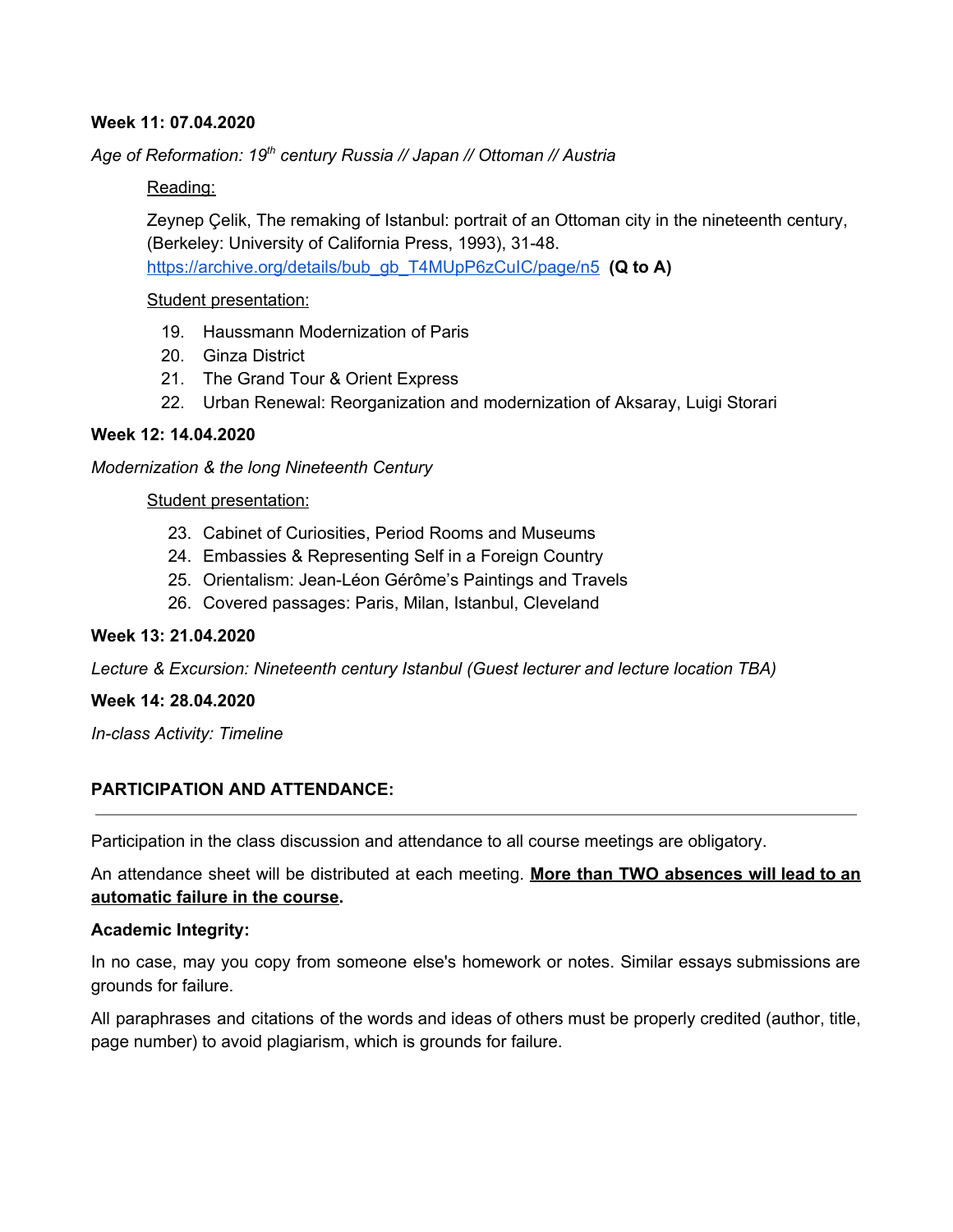# **COURSE ASSESSMENT AND GRADING RUBRIC**

#### **A. Student Video Presentations: 20 points**

A.1. Preparation: **6 points**

Punctuality (Sending a preliminary draft, a week before the presentation date) **2 points** Using proper academic sources **4 points**

#### A.2. Digital Handout: **5 points**

Using the right–high quality–image: **1 points** Content **4 points**

Late submission: **–3 points**

A.3. Video Presentation:

## Content clarity **4 points**

Active participation of the class in the discussion you start\* **5 points**

(\*Yes you are responsible for that too, so try to be creative and exciting in your presentation!)

## **B. Reading Questions on Perusall: 20 points**

Answering questions on time: **(1 point for each reading x 5) 5 points** Active participation in online discussion **(3 points for each reading x 5) 15 points**

#### **C. Assignments: 30 points**

- C.1- Assignment #1: **6 points**
- C.2- Assignment #2: **12 points**
- C.3- Assignment #3: **12 points**

## **D. Timeline: 30 points**

# D.1. Weekly timelines: **(0.5 points for each weekly timeline x 13) 6.5 points** Timely submission of individually prepared timelines Individual additions to the handout

Indication of the relations between layers

# D.2. Week 14 in class activity: **12 points**

Active participation in the in class activity: **4 points** Bringing the infographic cards on time: **4 points** Relevancy of the cards brought: **4 points**

## D.3. Final Assignment **11.5 points**

Relation between layers: **5.5 points** Individual additions: **4 points** Visual quality: **2 points**

# **TOTAL (A+B+C+D): 100 points**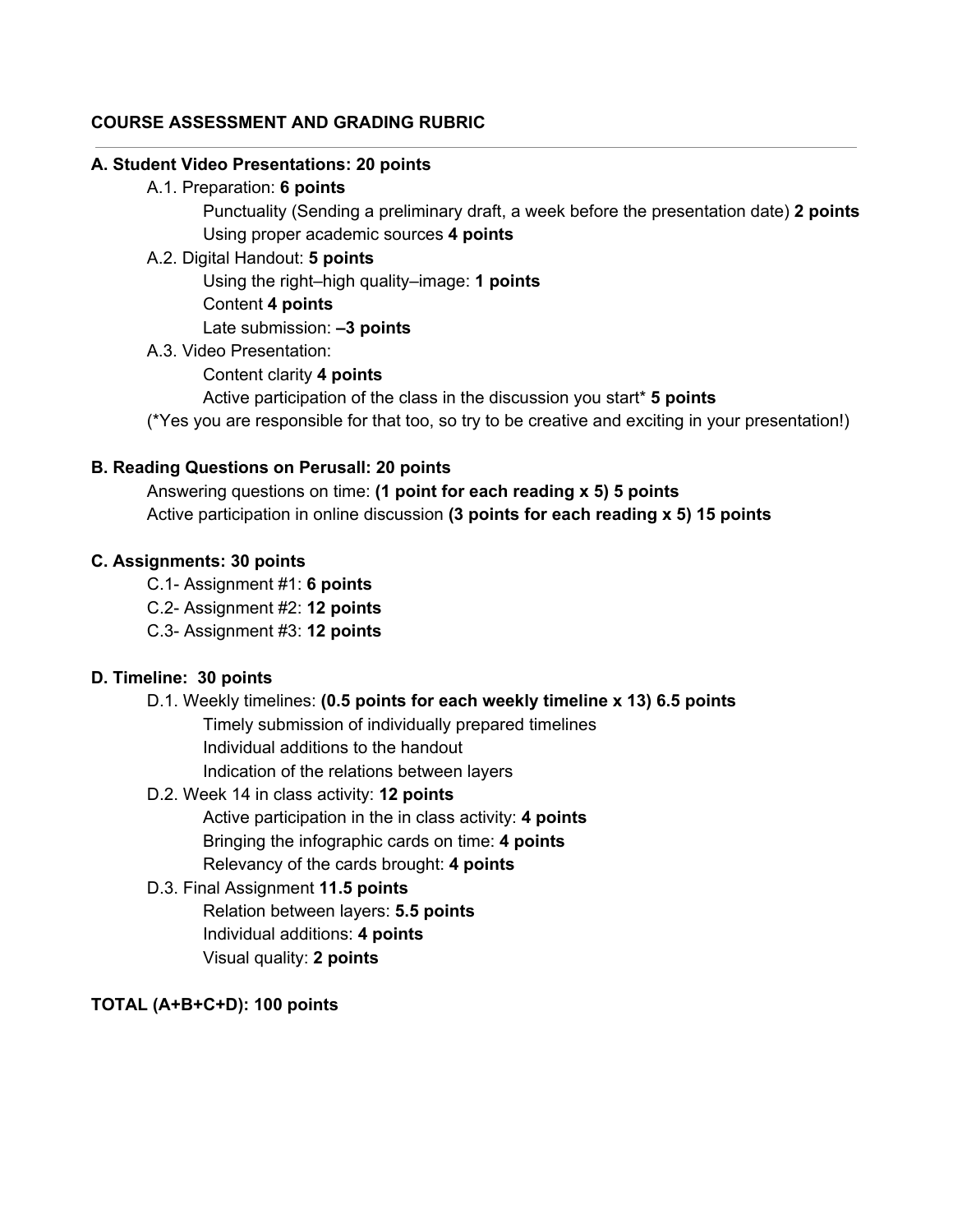## **EXPLANATIONS:**

## **A. STUDENT PRESENTATIONS & HANDOUTS:**

Every student will choose a presentation topic and let us know at the end of the first lesson.

Each student (or presentation groups) should open a folder on Google Drive and upload their videos and digital handouts in their folders. Folder and file naming format: "*arc222\_1920\_spring\_student presentations\_Student Name Surname*" - e.g. "*arc222\_1920\_spring\_student presentations\_A. Hilal Ugurlu*".

<https://drive.google.com/drive/folders/1BDFzWKIHYfC4WQ9-DXRRMk4Ten9RrZ93?usp=sharing>

# **A.1. Preparation:**

Students need to make a preliminary research from proper academic sources and send their first draft to us in writing at least a week before their presentation date. After they receive a revision and suggestions, they will revise their presentation and prepare a **2 minute video presentation**.

# **A.2. Digital Handout:**

Every student or student group will prepare a digital handout on their presentation topic and upload it in their Google Drive folder. These handouts will be a part of a booklet at the end of the semester.

#### **A.3. Video Presentations:**

- will be in English.
- should be maximum **two minutes long**.
- should contain necessary images (in high quality) and on the background you should be giving explanations.

Besides the quality of the content of your video presentation (images, how you handled your topic, which questions you asked and answered, etc.), the fluency of your English will be important. So it is recommended that you prepare a great content, practice well and take as many video shoots as necessary to make it perfect.

(You are strongly adviced to use Wondershare Filmora Scrn, which is free to download and easy to use.)

After your presentation, each member of the group will be asked several questions. Your grade will not only be based on your video presentation but also the answers you give.

# **B. READING QUESTIONS ON PERUSALL** (Q to A: Questions to Answer)

Students are expected to do the required reading on Perusall before class. You can access Perusall through Blackboard.

There are questions for five of the eight readings, due weeks 2,4,5,10,11. You are expected to answer these questions.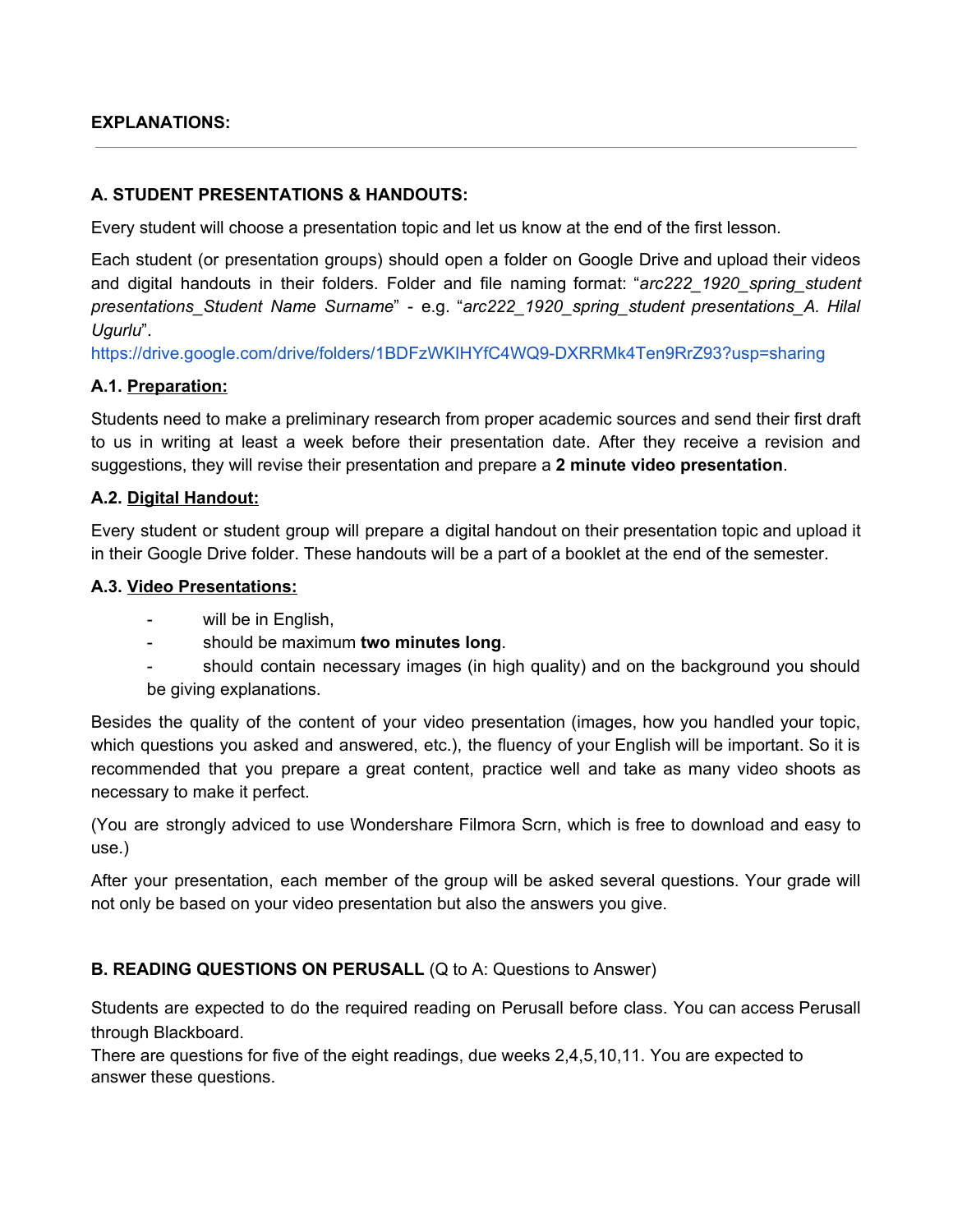# **C. ASSIGNMENTS (IN DETAIL)**

**C.1. Assignment #1:** Quest for Classical Ottoman Architecture in Istanbul (Due Week 5-25.02.2020)

- 1. Figure out what the timeframe is for the classical period of Ottoman architecture.
- 2. Choose a building/structure in Istanbul from this period.
- 3. Add the name of this building to the shared document below, in order to prevent overlaps.

[https://docs.google.com/spreadsheets/d/1gbpRSIEtOLGWFYR5BlMk\\_vCCSTNui-SOmkFYG](https://docs.google.com/spreadsheets/d/1gbpRSIEtOLGWFYR5BlMk_vCCSTNui-SOmkFYGQAJC1U/edit?usp=sharing) [QAJC1U/edit?usp=sharing](https://docs.google.com/spreadsheets/d/1gbpRSIEtOLGWFYR5BlMk_vCCSTNui-SOmkFYGQAJC1U/edit?usp=sharing)

- *4. Every student/student group\* needs to visit a different building. If you share the subject, you also will share the grade! (e.g. If three different groups choose building A, they will get the ⅓ of their grades' average.) \*You may work in groups of 2.*
- 5. Make a brief research about the building you chose. (Date, patron, function, why and in what context it was built, why you chose this building, its location on the map, etc.)
- 6. Visit the building.
- 7. Don't forget to take a selfie with the building in the background, and **upload it to Google Drive**!
- 8. During your visit make sketches and take at least 10 high quality photographs (facades, interiors, details, etc.) giving thought to where to take the picture from, the quality of light, composition, etc. (**Upload these images in the Google Drive folder**. Folder and file naming format: "*arc222\_1920\_spring\_assignment\_01\_Building Name\_Student Name Surname\_No*" e.g. "*arc222\_1920\_spring\_assignment\_01\_XYZ Yapısı\_A.Hilal Ugurlu\_01*")

[https://drive.google.com/drive/folders/1uWq1VTYc6mr2grj4\\_Nvf8fI4YSYkLaBZ?usp=sharing](https://drive.google.com/drive/folders/1uWq1VTYc6mr2grj4_Nvf8fI4YSYkLaBZ?usp=sharing)

- 9. Prepare an A5 handout to introduce the building to your friends. (Write a one paragraph information text and use one image that represents the building best.) Format for this handout will be given to you digitally via Blackboard.
- 10. **Upload your handout to the Google Drive folder as well**.

# **Your final submission will consist of your selfie, your photo files, your handout.**

# **C.2. Assignment #2:** Atlas: 52 Cultural Heritage Sites from Iran (Due Week 6 - 03.03.2020)

As all of you know, after an Iranian top general, Qasem Soleimani, was killed in a US drone strike, on 03.01.2020, Iran vowed to take "severe revenge". Donald Trump responded to this threat by saying that the US had identified 52 Iranian sites, some "at a very high level & important to Iran & the Iranian culture", and warned they would be "hit very fast and hard" if Tehran struck at the US.

This assignment is related to this current issue and aims to make you think on the Iranian geography, its history and cultural heritage.

\* Before you start your preparations for this assignment, please list what you know about Iran in bullet points. (You might test yourself by trying to answer questions such as: Where is Iran on the world map? Which countries are the neighbours of Iran? How have Iran's geographical borders changed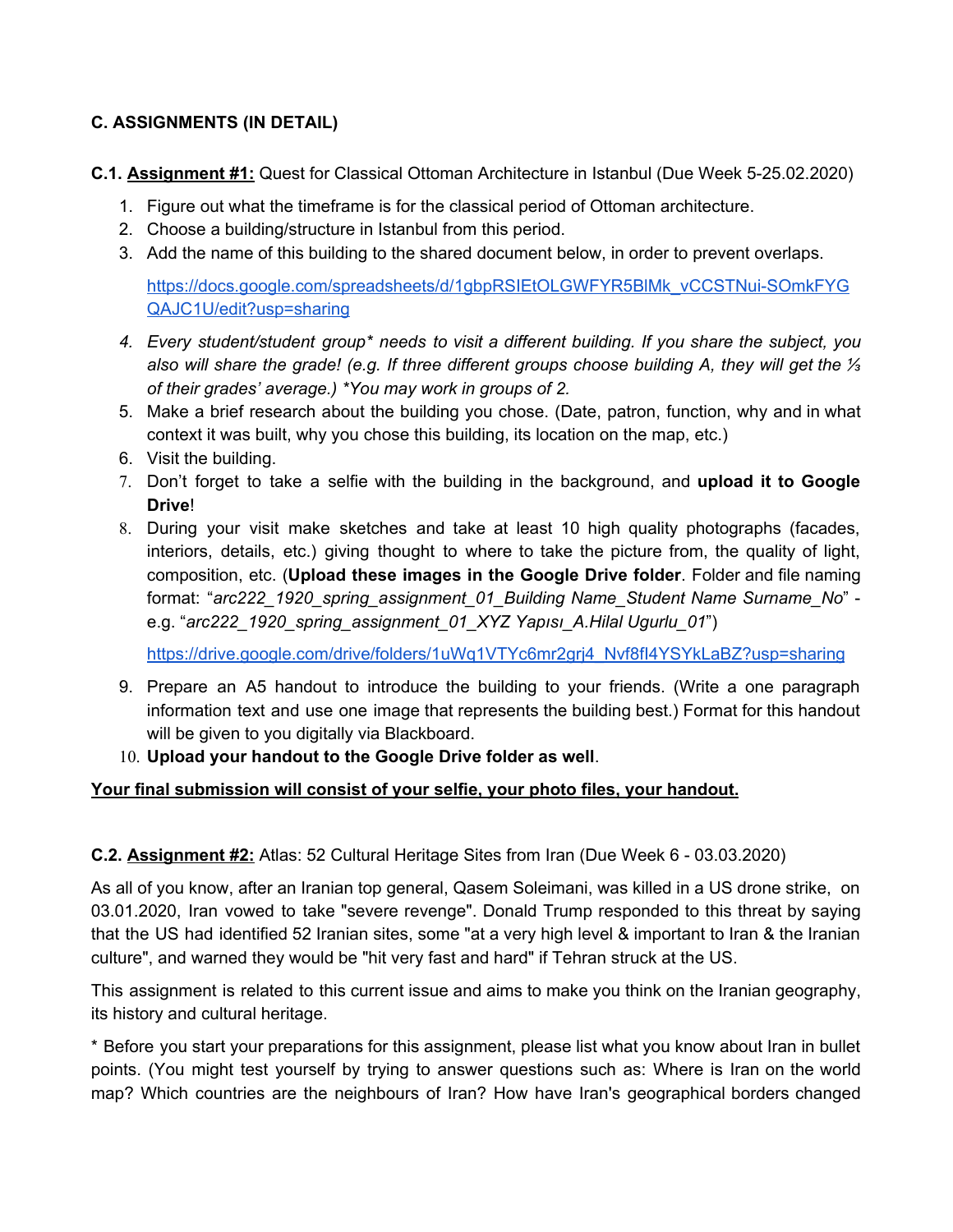over time? Which states/empires were located in Iran throughout history? Which buildings or sites do you remember that are located in Iran? ect.)

- 01. Make a research on Iran's history and make sure that you have learned the answers of the questions listed above. Please use these sources:
	- Michael Axworthy, *A History of Iran: Empire of the Mind* (New York: Basic Books, 2008).
	- Maria Brosius, *The Persians: An Introduction* (London and New York: Routledge, 2006).
	- For a chronological history of Iran see: https://www.destinationiran.com/history-of-iran.htm
- 02. Choose 4 buildings/sites that you think are a part of Iran's cultural heritage. There is no limit for the timeframe.
- 03. Prepare four infographic cards for these buildings. (Format for these cards will be given to you digitally via Blackboard.)
- 04. Upload your cards in the Google Drive folder given below (front & back, in .pdf format). Folder and file naming format: "*arc222\_1920\_spring\_assignment\_02\_Student Name Surname.pdf*" e.g. "*arc222\_1920\_spring\_assignment\_02\_A.Hilal Ugurlu.pdf*"

[https://drive.google.com/drive/folders/1J0\\_C1WxbJ4Hve2eOGJc-Z1khFDSVHNWh?usp=shari](https://drive.google.com/drive/folders/1J0_C1WxbJ4Hve2eOGJc-Z1khFDSVHNWh?usp=sharing) [ng](https://drive.google.com/drive/folders/1J0_C1WxbJ4Hve2eOGJc-Z1khFDSVHNWh?usp=sharing)

05. Bring 5\*5 cm hardcopies to class and locate it on the map provided by the instructors.

# **C.3. Assignment #3:** Recreate a scene from a Baroque painting (Due Week 8 - 17.03.2020)

Significant qualities of Baroque art is usually defined as grandeur, sensuous richness, [drama](https://www.britannica.com/art/theatre-art), vitality, movement, tension, emotional exuberance, and a tendency to blur distinctions between the various arts. $<sup>1</sup>$  For this assignment:</sup>

- 1. Look at all the paintings listed below (and more Baroque paintings if you'd like to). Try to analyze their commonalities..
- 2. Read this introductory chapter on Baroque art in Europe:

[https://www.khanacademy.org/humanities/monarchy-enlightenment/baroque-art1/beginners-g](https://www.khanacademy.org/humanities/monarchy-enlightenment/baroque-art1/beginners-guide-baroque1/a/baroque-art-in-europe-an-introduction) [uide-baroque1/a/baroque-art-in-europe-an-introduction](https://www.khanacademy.org/humanities/monarchy-enlightenment/baroque-art1/beginners-guide-baroque1/a/baroque-art-in-europe-an-introduction)

3. Pick a painting from the list below. Note your group name.

[https://docs.google.com/spreadsheets/d/1V9pkrXZDDQxRcC3tTU2wUGOgBvvo1pWjTW8TU](https://docs.google.com/spreadsheets/d/1V9pkrXZDDQxRcC3tTU2wUGOgBvvo1pWjTW8TUPNHq8A/edit?usp=sharing) [PNHq8A/edit?usp=sharing](https://docs.google.com/spreadsheets/d/1V9pkrXZDDQxRcC3tTU2wUGOgBvvo1pWjTW8TUPNHq8A/edit?usp=sharing)

- 4. Prepare the same setting and the ambiance. (Obviously you can use your photoshop skills:))
- 5. The number of students in each group matches the number of figures in the painting so everyone has their part! Try to imitate not only the costumes but also the postures,

<sup>1</sup> <https://www.britannica.com/art/Baroque-art-and-architecture>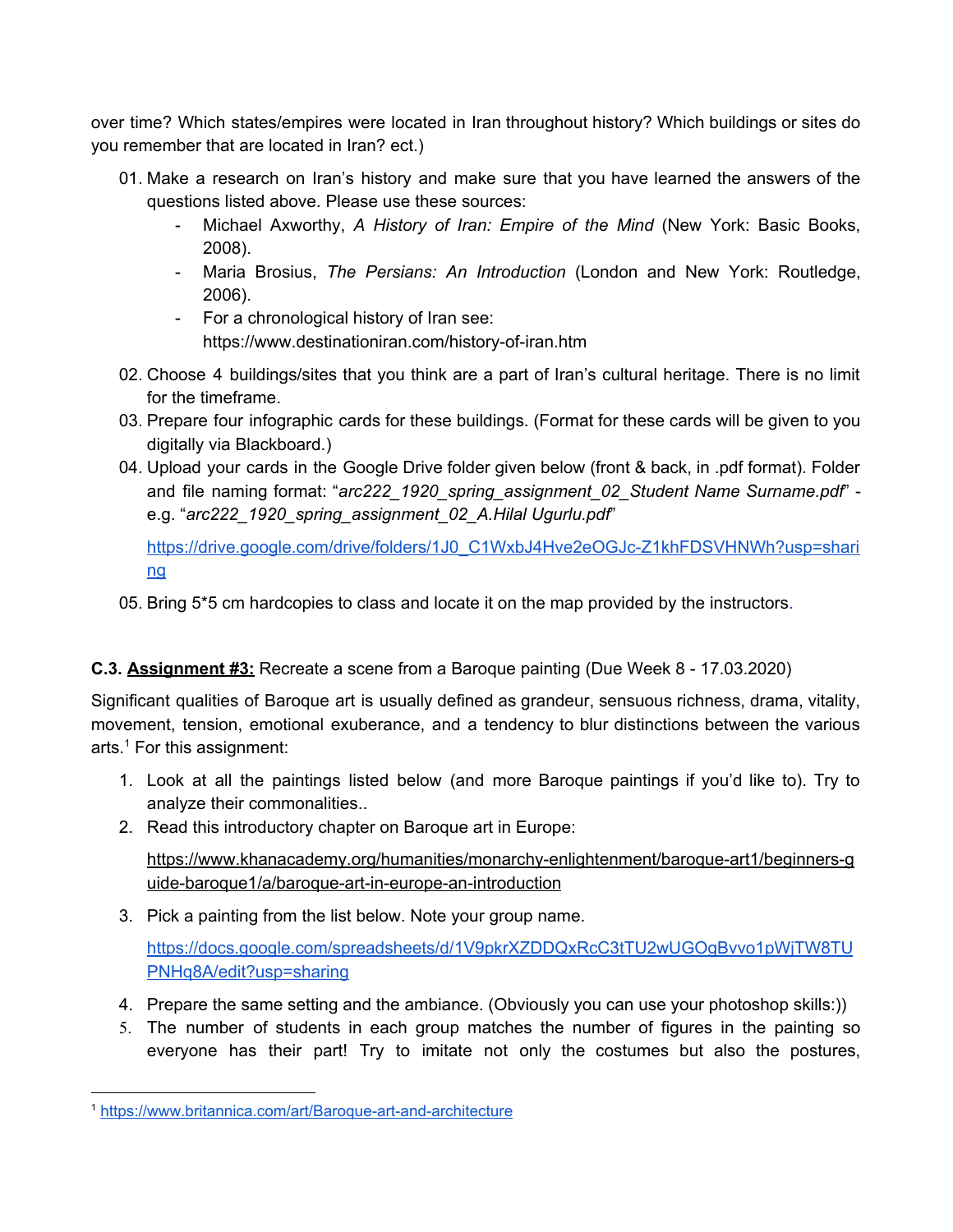expressions and emotions. (If one-or more-of your friends do not attend the group work, you can replace them with other friends **but in this case** 1: they will not get any points for this assignment, 2: the whole group will lose 5 points. So try to find a way to collaborate!)

- 6. Take a photograph of the scene you created. (Once again: please feel free to use Photoshop on your photo to create the necessary modifications on contrasts etc.)
- 7. Prepare an A3 sheet including both the original drawing and your recreation. Format for this handout will be given to you digitally via Blackboard.
- 8. Upload your final works in the Google Drive folder given below. Folder and file naming format: "*arc222\_1920\_spring\_assignment\_03\_Group Name.pdf*" - e.g. "*arc222\_1920\_spring\_ assignment\_03\_Group X.pdf*":

[https://drive.google.com/drive/folders/1hANvlfBxhvp4BHefcz491CPo1Nh\\_1nCy?usp=sharing](https://drive.google.com/drive/folders/1hANvlfBxhvp4BHefcz491CPo1Nh_1nCy?usp=sharing)

- Caravaggio, La Mort de la Vierge, 10 people
- Caravaggio, Judith and Holophernes Toulouse, 3 people
- Caravaggio, The Calling of St Matthew, 7 people
- Caravaggio, The Entombment of Christ, 6 people
- Caravaggio, David with the Head of Goliath, 2 people
- Caravaggio, The Incredulity of Saint Thomas, 4 people
- Caravaggio, Salome with the Head of John the Baptist, 4 people
- Rembrandt van Rijn, The Syndics of the Clothmaker's Guild, 6 people
- Rembrandt van Rijn, The Anatomy Lesson of Dr. Tulp, 9 people
- Diego Velasquez, Old Woman Frying Eggs, 2 people
- Diego Velasques, The Farmers' Lunch, 3 people
- Gerard van Honthorst, Adoration of the Shepherds, 6 people
- Peter Paul Rubbens, Night Scene, 2 people
- Vermeer, Girl with a Pearl Earring, 1 person

# **D. TIMELINE**

# **D.1. Weekly Timelines:**

On Blackboard, there are 13 images, each containing a timeline starting from 1350 to 2020. There are various layers in these timelines such as architecture, art, economy, politics, society and technology. After every lesson, you are expected to update these images by adding:

> - All buildings, events, etc. that we mentioned in the lecture to the timeline of that week. (\*Every week we will give you a handout, that contains the names of buildings that we mention in the lecture, some of the major events, etc.)

Moreover, you will also add:

- 4 buildings / sites,

- 2 art works,

- At least 1 events/issues/novelties for each remaining categories (4 in total): namely, economy, politics, society and technology